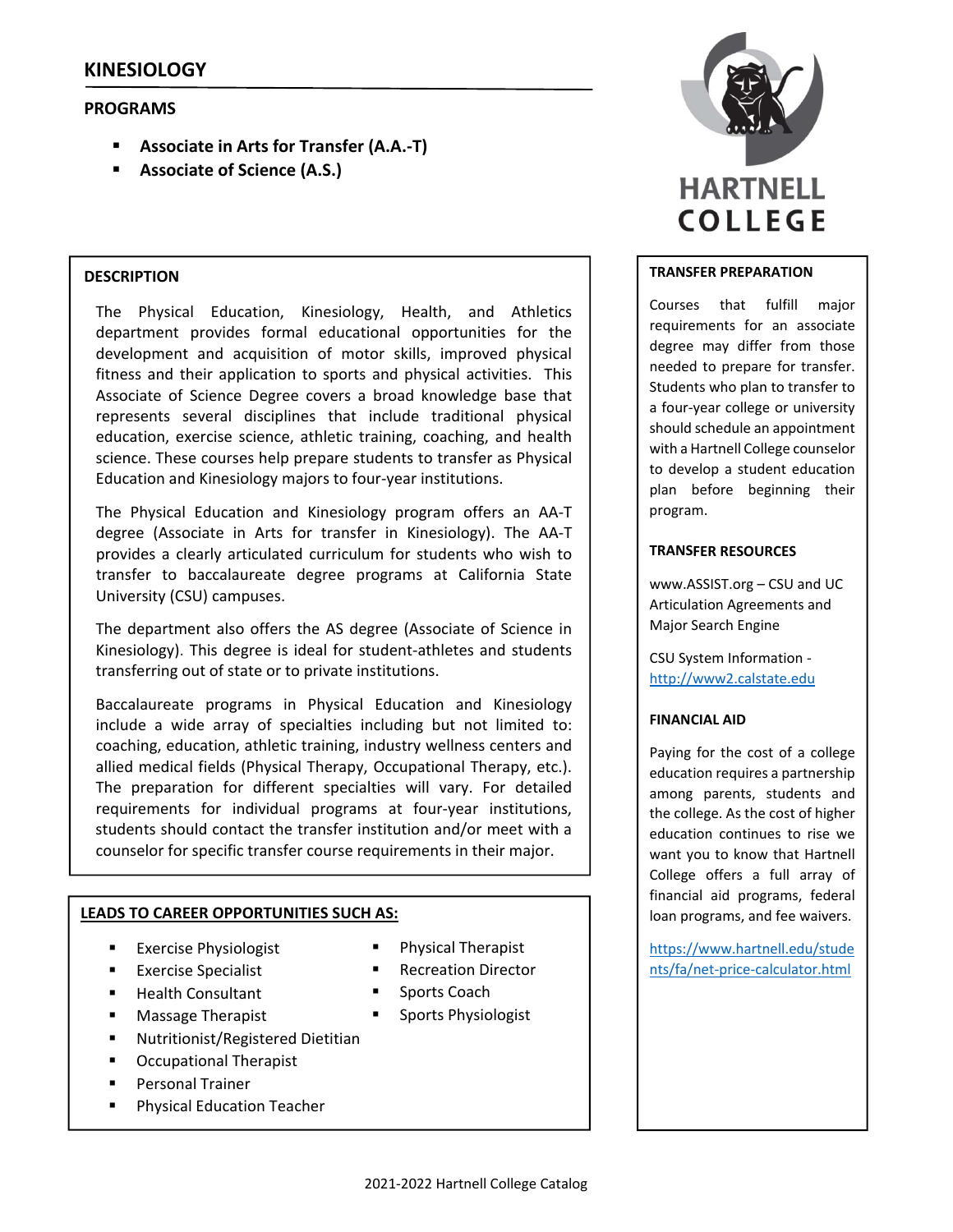# **ASSOCIATE IN ARTS FOR TRANSFER**

**Program Outcomes**: Upon successful completion of this program a student will be able to:

- demonstrate competence in performing a variety of skill-related behaviors.
- describe health and physical activity concepts that will enable him or her to make informed decisions concerning health.
- recognize health issues, understand the similarities and contrasts among cultures.
- demonstrate sensitivity to cultural and physical diversity.
- explain the value and significance of physical activity for human development, human interaction and quality of life and its relationship to their particular disability.

# **Required Major Courses (12 units)**

| $\Box$ BIO-5 – Human Anatomy                | 4.0 |
|---------------------------------------------|-----|
| $\Box$ BIO-6 – Introductory Physiology      | 3.0 |
| $\Box$ BIO-6L – Physiology Lab              | 2.0 |
| $\Box$ PETH-1 – Introduction to Kinesiology | 3.0 |

### **Major Movement Courses: Select (1) course from**

**any (3) of the following areas for a Minimum of 3 units.** 

| AQUATICS - PEAC-42, 44, 61, 68      | $1.5\,$     |
|-------------------------------------|-------------|
| COMBATIVES - PEAC-56                | 2.0         |
| FITNESS - PEAC-32, 36, 40, 43, 46,  | $0.5 - 2.0$ |
| 47, 49, 50, 51, 66, 69              |             |
| INDIVIDUAL SPORTS - PEAC-58, 59, 64 | $1.0 - 1.5$ |
| TEAM SPORT - PEAC-41, 52, 55, 70,72 | 15          |

#### **Major Electives (Complete 7‐8 units)**

| MAT-13 - Elementary Statistics                 | 4.0 |
|------------------------------------------------|-----|
| CHM-1A - General Chemistry                     | 5.0 |
| HED-55 - Health Education - Advanced First Aid | 3.0 |
| PHY-2A - College Physics I                     | 4.0 |
| <b>OR</b>                                      |     |
| PHY-4A - General Physics/Mechanics I           | 4.0 |

# **General Education – Required Courses**

*Students must complete one of the following General Education Plans:*

**CSU‐GE** *(see page 72)* **39 units**

**IGETC** *(see page 74)* **37 units**

*Students can double‐count required courses and courses for General Education* 

*Electives (Courses Numbered 1‐99) required when degree units plus GE units total fewer than 60.*

**TOTAL: 60 UNITS**

**SUBTOTAL: 22‐23 UNITS**



1. Completion of 60 semester units or 90 quarter units that are eligible for transfer to the California State University, including both of the following:

- a. The Intersegmental General Education Transfer Curriculum (IGETC) or the California State University GE – Breadth Requirements (CSU GE‐Breadth).
- b. A minimum of 18 semester units or 27 quarter units in a major or area of emphasis, as determined by the community college district.
- 2. Obtainment of a minimum grade point average of 2.0

ADTsinclude (AA‐T) and (AS‐T) degrees. The law authorizing these degrees also requires that students must earn a "C" or better in all courses required for the major or area of emphasis. A "P" (Pass) grade is also an acceptable grade for courses in the major if the course is taken on a Pass/No Pass basis.